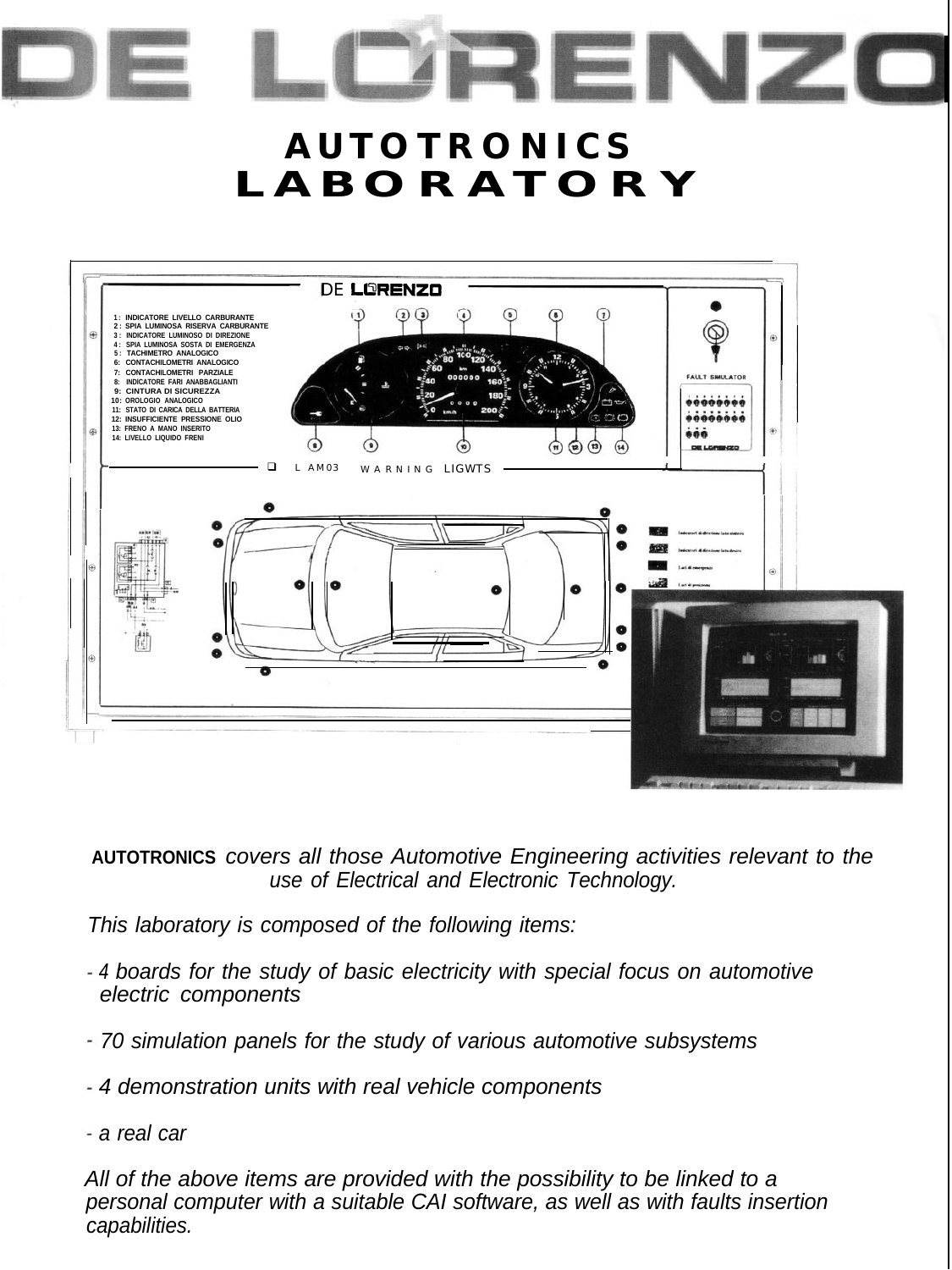# **TIME** MULTIPURPOSE ELECTRONICS



This trainer has been developed to provide the students with an excellent educational tool not only for the gra*dual learning of the basic theory, but also for the verification of the practical progress of the students.*

*The student must, in a given time, study a circuit, understand the relevant theory, analyze the operating conditions and verify by means of suitable instrumentation, the situation at the various test points of the circuit.*

*Once completed the experiment, the student must answer to a series of questions preprogrammed in the microprocessor. The latter guides the students through the various phases of the experiments: it automatically recognizes the module when inserted, it asks the student to insert his personal code, it provides theoretical background, it asks questions, it inserts simulated faults and, finally, it places tests and gives a rating on the basis of the student performance.*

#### *DC circuits*

- - **Voltmeter**
- - **Resistances and their recognition**
- - **Ohm's Law**
- - **Conductivity**
- - **Resistors in series**
- - **1st Ohm's Law**
- - **Voltage dividers**
- - **Resistors in parallel** - **2nd Kirchoff's Law**
- 
- - **Current dividers**
- - **Circuits in parallel series**
- - **Thevenin theorem**
- - **Norton theorem**
- - **Potentiometers**
- - **Hyperthesis theorem**
- - **Voltage sources**
- - **Maximum power transfer**
- - **Star and delta connection**

#### *AC circuits*

- - **AC waveforms** - **Alternating current**
- **Capacitors**
- - **RC circuits**
- - **Coils**
- - **RL circuits**
- - **Resonance**
- - **RC filters**
- - **RL filters**
- - **Band pass filters**
- - **Transformers**
- - **Electromagnets**

#### *Automotive electric*

- *components and circuits*
- - **Voltage drop in series connection**
- - **Lamps**
- - **Automotive lights circuits**
- - **Relay Operating principles**
- - **Circuits with relays**
- - **Delay circuits with relay**
- - **Stop lights circuits (brakes)**
- - **Flash light circuits**
- **(direction indicators)**
- - **Diodes in light circuits**
- 
- - **Diodes use for circuit separation**
- - **Thermistors in automotive circuits**
- - **Thermal switches** - **Angular deflection measurement**
- **using potentiometer**
- - **Fault finding**

*Charging anti ignition circuits*

- **AC generator (alternator)**

- **Tachogenerator**
- - **AC to DC conversion**
- - **Automatic charging system**
- - **Hall effect switch**
- 
- - **Ignition excitation circuit with Hall switch**
- - **Induction coil**
- - **Ignition system**
- - **Fault finding**

### *Technical features*

- **Robust structure and modern design**
- - **Gold plated terminals**
- - **Silk-screened circuit and**
- **identification**
- **of the components**
- - **Microprocessor:**
- **7810 with 32 kb RAM,**
- **programmable through**
- **PC with C or**
- **Assembler compiler**
- **A/D 8 bit converter, 8 inputs**
- **48 I/O lines**
- **16 keys keypad**
- **LCD display, 4 lines,**
- **40 characters/line, backlighted Board with 12 relays and 8 optoisolated inputs**

- **Strobe lights**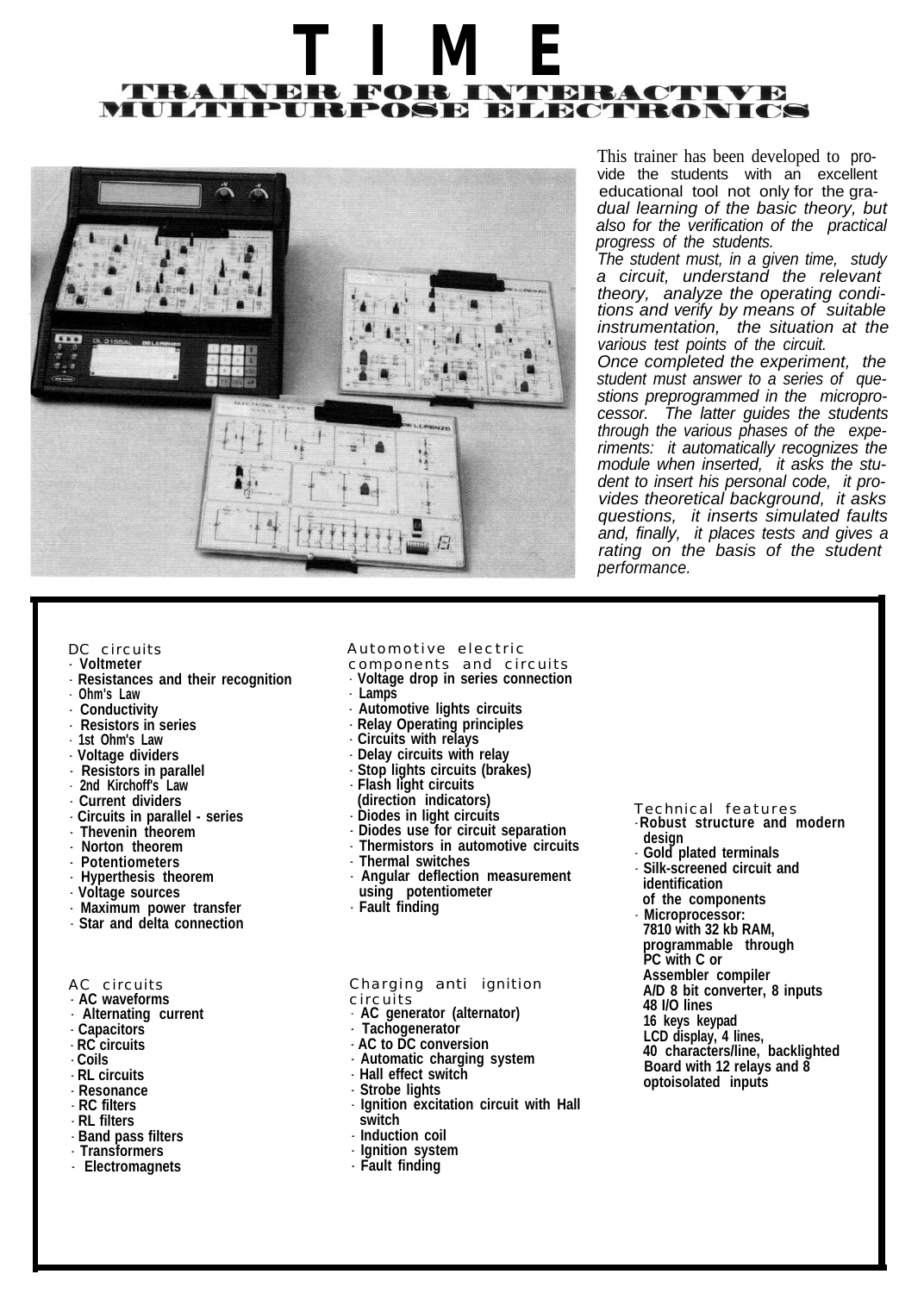

*This system consists of complete simulators on panel with printed schematics explaining the interconnections and the operation of typical automotive control systems. Schematic layouts of a vehicle show the location of the major components with test points and led indicators to represent system functions and outputs.*

*The panels can be linked to a Personal Computer where a suitable software can demonstrate the relative theory as well as show graphically the operation on the computer. Also introduction of system's basic faults is possible. The manuals provide a complete series of theory and exercises.*

#### *DL AM01*

#### *Automotive air conditioning system* Among others, the following subjects are covered:

- Test instruments operation
- Pressure/temperature relation in refrigerant
- Operation principles of compressor, condenser
- Pressure switches operation
- Voltage measurement on electrical circuits (systems)

#### *DL AM02*

- *Engine Starting* Among others, the following subjects are covered:
- Instruments (meter) operation
- Voltage/resistance measurement
- Starter operation
- Ignition system
- Operation and control of electronic circuits
- Fuel system/operation
- Electronic ignition

#### *DL AM03*

- *Automotive electric circuits*
- Among others, the following subjects are covered:
- Electrical components
- Electrical circuits
- Electrical circuits faults, short-circuits, open circuits, bad components
- Electrical components and their symbols
- Automotive electric wiring
- Troubleshooting method
- Malfunctioning repair practical exercise

#### *DL AM04*

*Engine operation*

- Among others, the following subjects are covered: - Temperature sensor operation - MAP sensor operation
- Oxygen sensor operation
- Knock sensor operation
- Air injection control
- Exhaust gas circuit
- Ignition timings
- Horsepower and engine torque - Engine efficiencies
- Troubleshooting
- 
- *DL AM05*
- *Engine sensors and controls* Among others, the following subjects are covered:
- Sensors operation
- Temperature sensors
- Pressure sensors
- Flow sensors
- Knock sensors
- Position sensors
- Oxygen sensors
- Solenoids
- Monitoring via computer
- Open and close loop controls
- Troubleshooting
- *DL AM06*
- *Emissions control system* Among others, the following subjects are covered:
- Internal combustion engines
- Hydrocarbons, carbon monoxide and nitric oxides NOx measurements (emissions)
- Exhaust gases (emissions) measurements
- Stoichiometric air/fuel measurement
- Early fuel evaporation
- Idle air control
- Evaporation emission Control
- Exhaust gas sub-circuit (recirculation)
- Catalyte
- Fuel control
- Air preheat systems

#### *DL AM07*

- *Electric power subsystem* Among others, the following subjects are covered: - Battery and power cables - Converter (alternator) - Voltage regulator
- Starting system
- Fuses and connections (fusible links)
- Multiplier
- 

#### *DL AM08*

*Electric components*

Among others, the following subjects are covered:

- Digital instruments and display
- Wipers
- Cruise control
- Radio/stereo system
- Automatic lighting system
- Electric seats with memories
- Electric (power) windows
- Alarm system

#### *DL AM09*

- *Electrical components of big vehicles* Among others, the following subjects are covered:
- 12V circuits
- Electric components
- Electric circuits
- Electric systems
- Electric components and their symbols
- Lorries electric wiring diagrams
- Practical exercise on fault recognition and repair

#### *DL AM10*

*Big vehicles Starting Subsystem*

- Among others, the following subjects are covered: - Digital meter operation
- Ammeter operation
- Battery voltage in terms of load and temperature
- Battery charging and testing procedure
- Cranking system
- Loading procedure control system - Methods of recognizing faults

- Repair 's pactical techniques